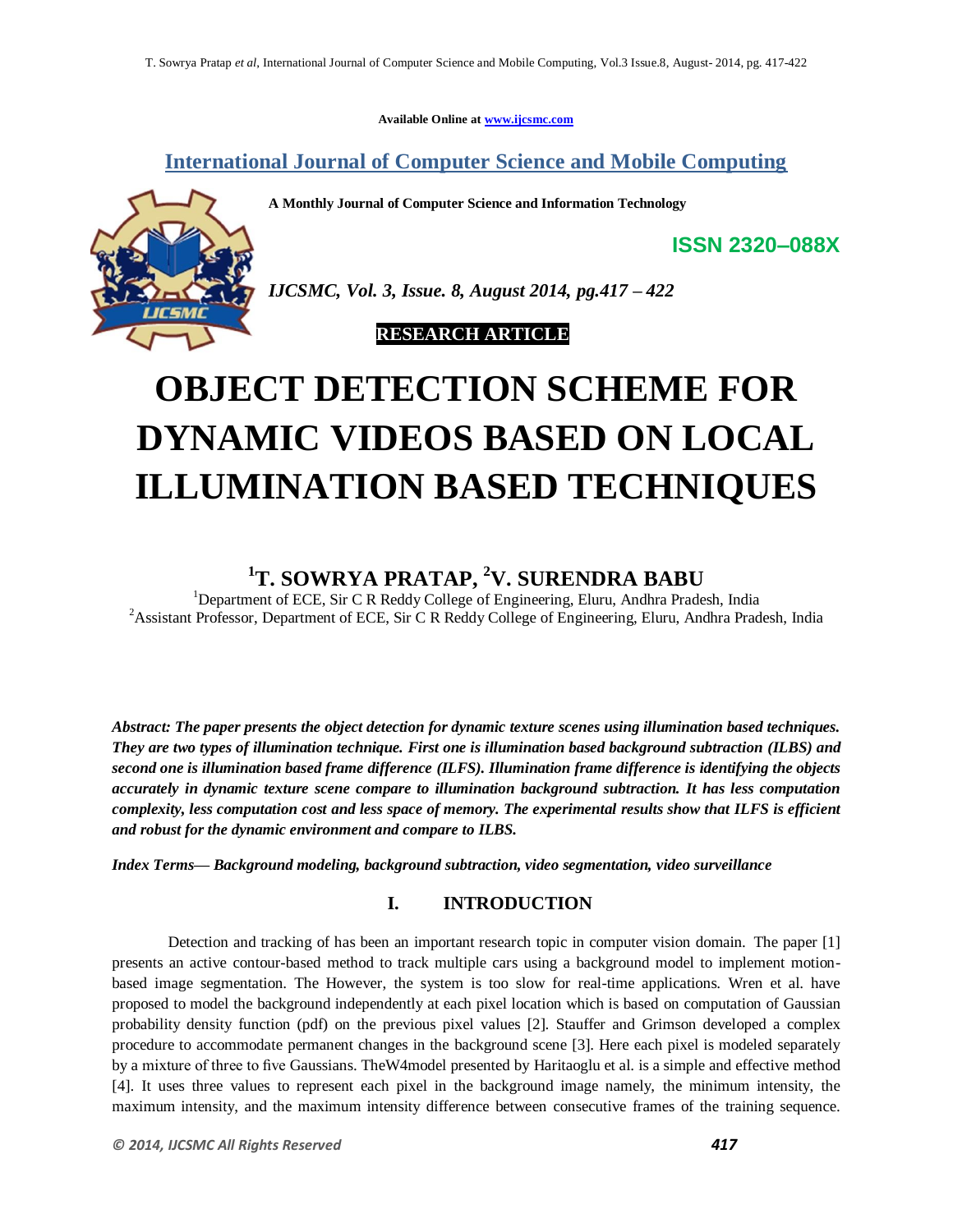Jacques et al. brought a small improvement to the W4 model together with the incorporation of a technique for shadow detection and removal [5]. McHugh et al. proposed an adaptive thresholding technique by means of two statistical models [6]. In most of the suggested schemes, the object detected is accompanied with misclassified foreground objects due to illumination variation or motion in the background. Moreover, shadows are falsely detected as foreground objects during object extraction.

The suggested background model initially determines the nature of each pixel as stationary or nonstationary and considers only the stationary pixels for background model formation. In the background model, for each pixel location a range of values are defined. Subsequently, in object extraction phase our scheme employs a local threshold, unlike the use of global threshold in conventional schemes.

The organization of this paper is as follow. Section II presents ILBS scheme. ILFS technique is introduced in section III. In section IV, implementation. Simulation results are reported in section V and conclusions are presented in VI.

#### **II. LIBS SCHEME**

The LIBS scheme is also called local threshold based background subtraction method. In this technique to finding the stationary pixels in the frames required for background modeling and then detect the objects by compare the dynamic background and current frame.

The algorithm of LIBS scheme as given by

*Read dynamic texture video and then convert in to frames fr*

*background<sup>i</sup>=rgb2gray(background frame)*

 $Fr^{i-l} = rgb2grav(fr^{i-l});$  *object\_frame=abs(double(background<sup>i</sup> )-double(Fri-1 ) δ-> represent the standard deviation of object\_frame for j=1:width for k=1:height If object\_frame(k,j)>width/2×δ Fg(k,j)=label (fr(k,j)) as stationary i.e pixel is zero else Fd(k,j)= label (fr(k,j)) as non-stationary i.e pixel is non zero*

*End End End End*

In this algorithm to find the objects from video. If any noise occurs in frame, to remove those noise using morphological operation. The dilation and erosion methods are used in morphological operation. This technique has less accuracy and cannot detect the objects accurately as shown figures in result section. It has less computation complexity compare to existing methods like mixture of Gaussian.

#### *A. dynamic background model*

In dynamic background model, the first frame is considered as the background model. However, this model is susceptible to illumination variation and also to change of first frame is small in the background like waving of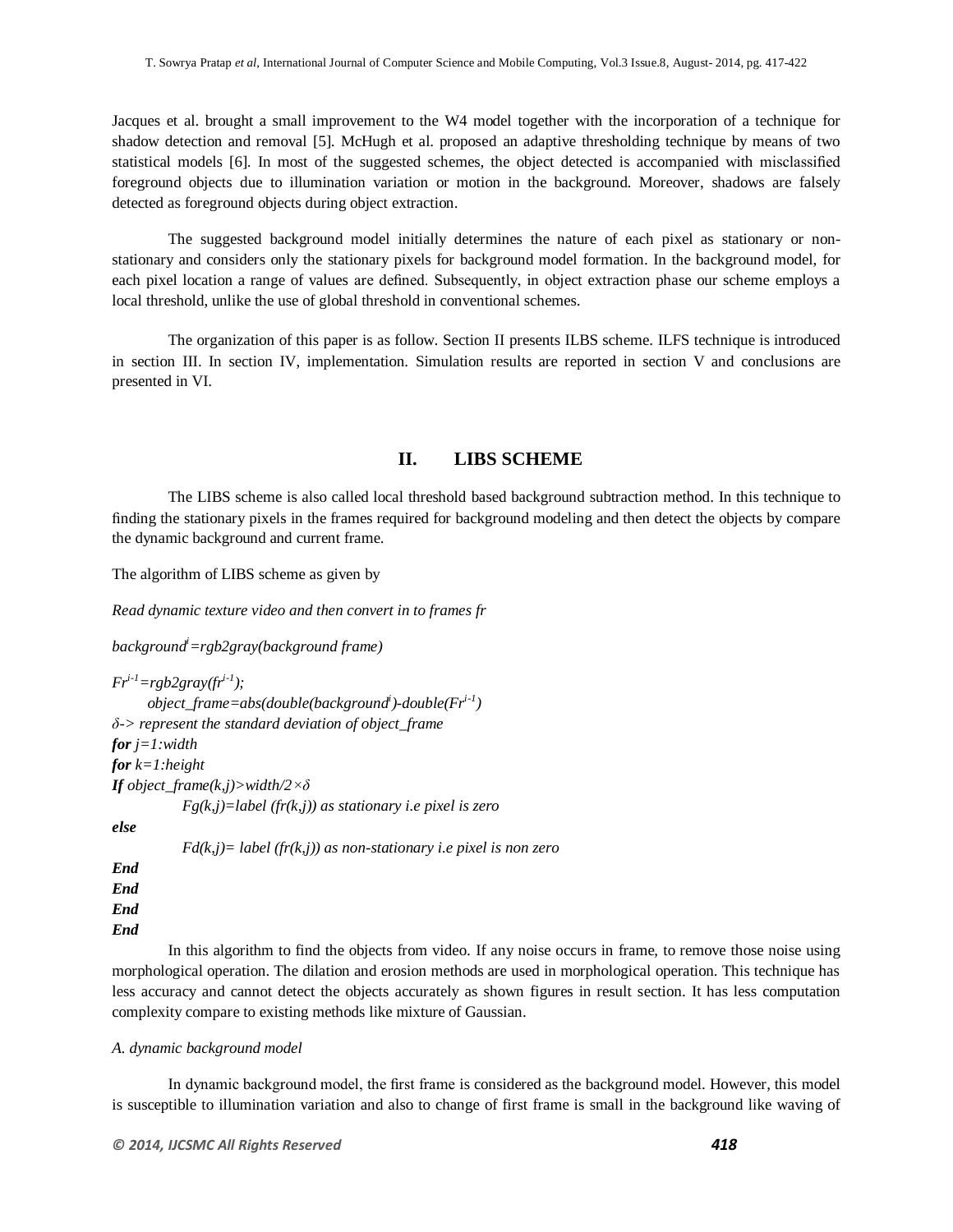leaves etc. to update the next back ground model at higher computational cost and thereby making them unsuitable for real time deployment. On the other hand, the background model should react quickly to changes in background. So to avoid that problem, we propose an intensity range based background model in LIBS technique. Here the RGB frame sequences of a video are converted to gray level frames using rgb2gray command in MATLAB. Initially, few frames are considered for background modeling and pixels in these frames are classified as stationary or nonstationary depends up on standard deviations of current frame. The background is then modeled taking all the stationary pixels into zero. Background model thus developed defines a range of values for each background pixel location. After finding the dynamic background model to finding the foreground objects using LIBS technique. It is used to subtraction the back ground model and current frame and then apply the local threshold to get the accurate objects. The algorithm of foreground objects in given by

*for i to height of frame do*

*for j to width of frame do Threshold*  $T(i, j) = 1/C^* [M(i, j) + N(i, j)]$ *T<sup>L</sup> (I,J)= M (i, j)- T (i, j)*  $T_U$  (*I,J*)=  $N$  (*i, j*)+  $T$  (*i, j*) *If*  $T_L$  (*I,J*)  $\leq f \leq T_U$  (*I,J*)then *Sf (i, j)=0//Background pixel else Sf (i, j)=1//Foreground pixel end if end for*

*end for*

Where Tu is the upper threshold and Tl is the lower threshold. These local thresholds help in successful detection of objects suppressing shadows if any.

#### **III. ILFS TECHNIQUE**

ILFS technique is also called as Consecutive frame difference. It is a popular approach used in detection moving objects in dynamic texture videos. Traditionally, through the subtracting the previous frame from the current frame, we get the moving objects.

In dynamic texture scenes background model is changes to frame to frame but Background modeling is not require ILFS algorithms. Many researchers have been devoted to developing a background model that is robust against environmental changes.

The ILFS technique is worked well in dynamic and non-dynamic texture scenes. The algorithm of ILFS technique as shown below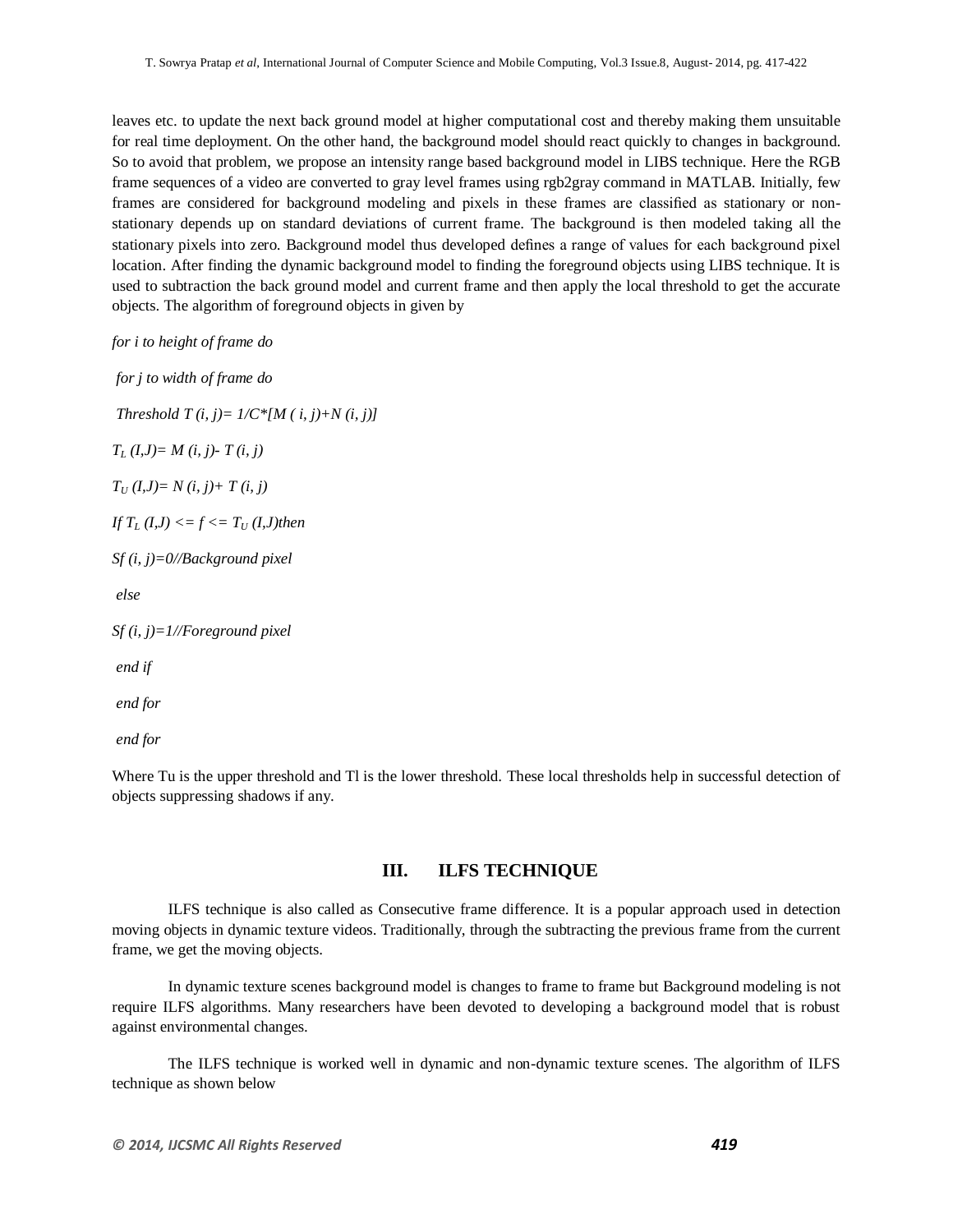*Read dynamic texture video and then convert in to frames fr*

*Fr<sup>i</sup>=rgb2gray(fr<sup>i</sup> )*  $Fr^{i-1} = rgb2grav(fr^{i-1})$ ;  *object\_frame=abs(double(Fr<sup>i</sup> )-double(Fri-1 ) δ-> represent the standard deviation of object\_frame for j=1:width for k=1:height If object\_frame(k,j)>width/2×δ Fg(k,j)=label (fr(k,j)) as stationary i.e pixel is zero else Fd(k,j)= label (fr(k,j)) as non-stationary i.e pixel is non zero End*

*End End End*

In this algorithm to find the objects from video. If any noise occurs in frame, to remove those noise using morphological operation. The dilation and erosion methods are used in morphological operation. This technique has less accuracy and cannot detect the objects accurately as shown figures in result section. It has less computation complexity compare to ILBS technique.

The i and i-1 gray scaled images are differentiated and their absolute difference is used to identify the movement between frames. The threshold value is determined such that the pixel values on either side of this value are established to be either a background or a foreground pixel. The noise collected due to differencing is removed by applying the threshold value to the images. Pixels below the threshold are removed from the differenced frame leaving behind our object of interest. As described in equation, the absolute difference between two frames needs to be greater than the threshold for the object to be detected.

#### |F2-F1|>T

Here F1 is the initial frame and F2 is the following frame and T is the Threshold value. In this technique is applied to the videos having dynamic textured background, the detection accuracy is poor and noisy output. These methods are sensitive over the changes occurred in the background. They cannot adapt the background changes and consider the movements in the background as the object of interest (foreground).

Percentage of correct classification ( PCC) is used as the metric for comparison, and is defined as,

$$
PCC = \frac{TP + TN}{TPF} \times 100
$$

Where TP is true positive that represents the number of correctly detected foreground pixels and TN is true negative representing the number of correctly detected background pixels.TPF represents the total number of pixels in the frame. TP and TN are measured from a pre-defined ground truth.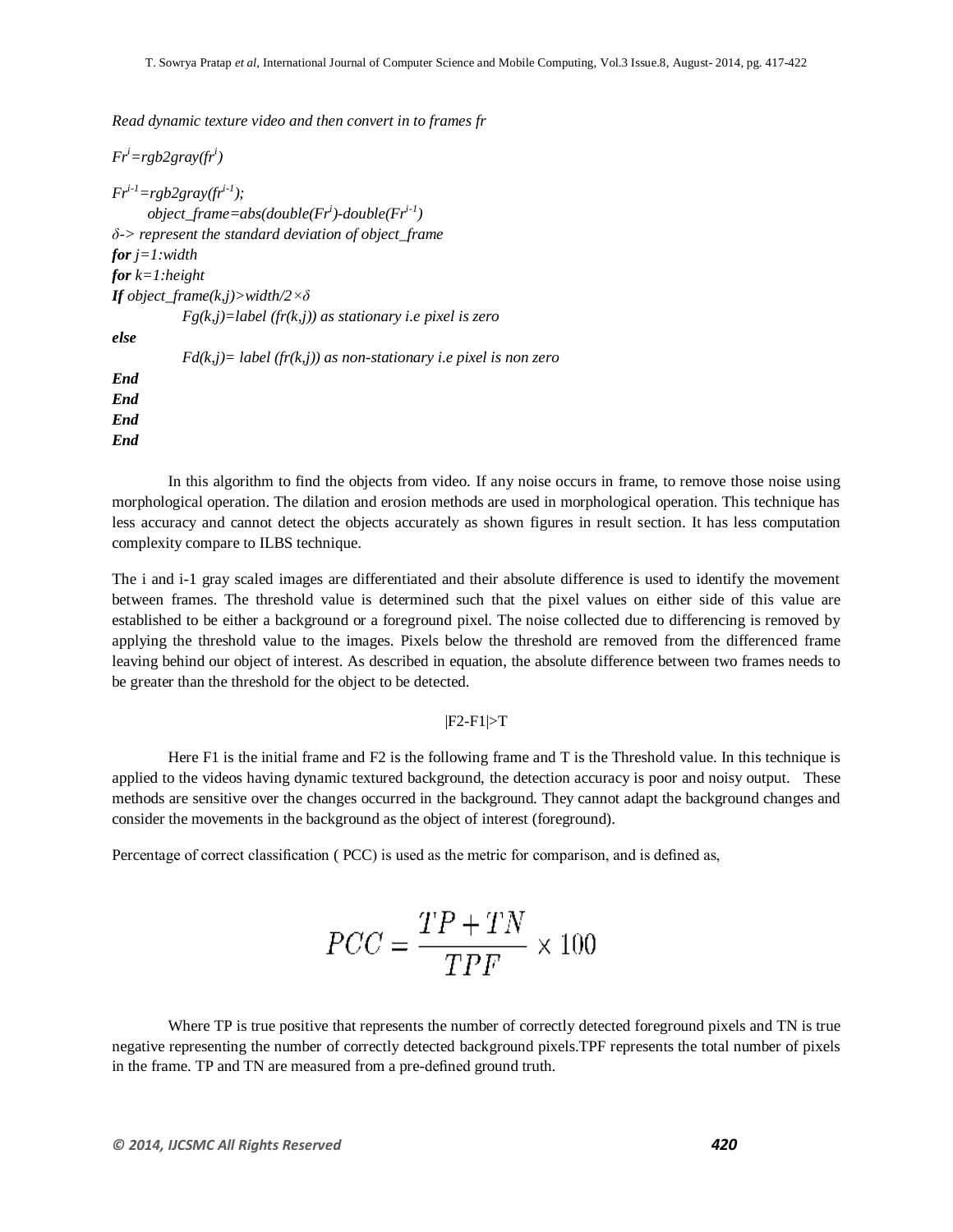### **IV. EXPERIMENTAL RESULTS**

The LIBS and LIFS techniques are simulated using MATLAB.



**Fig. 1. 100th frame from video**



**Fig.2. ILBS technique of 100th frame from video**

Orginal frames



**Fig.3. 10th frame from video**